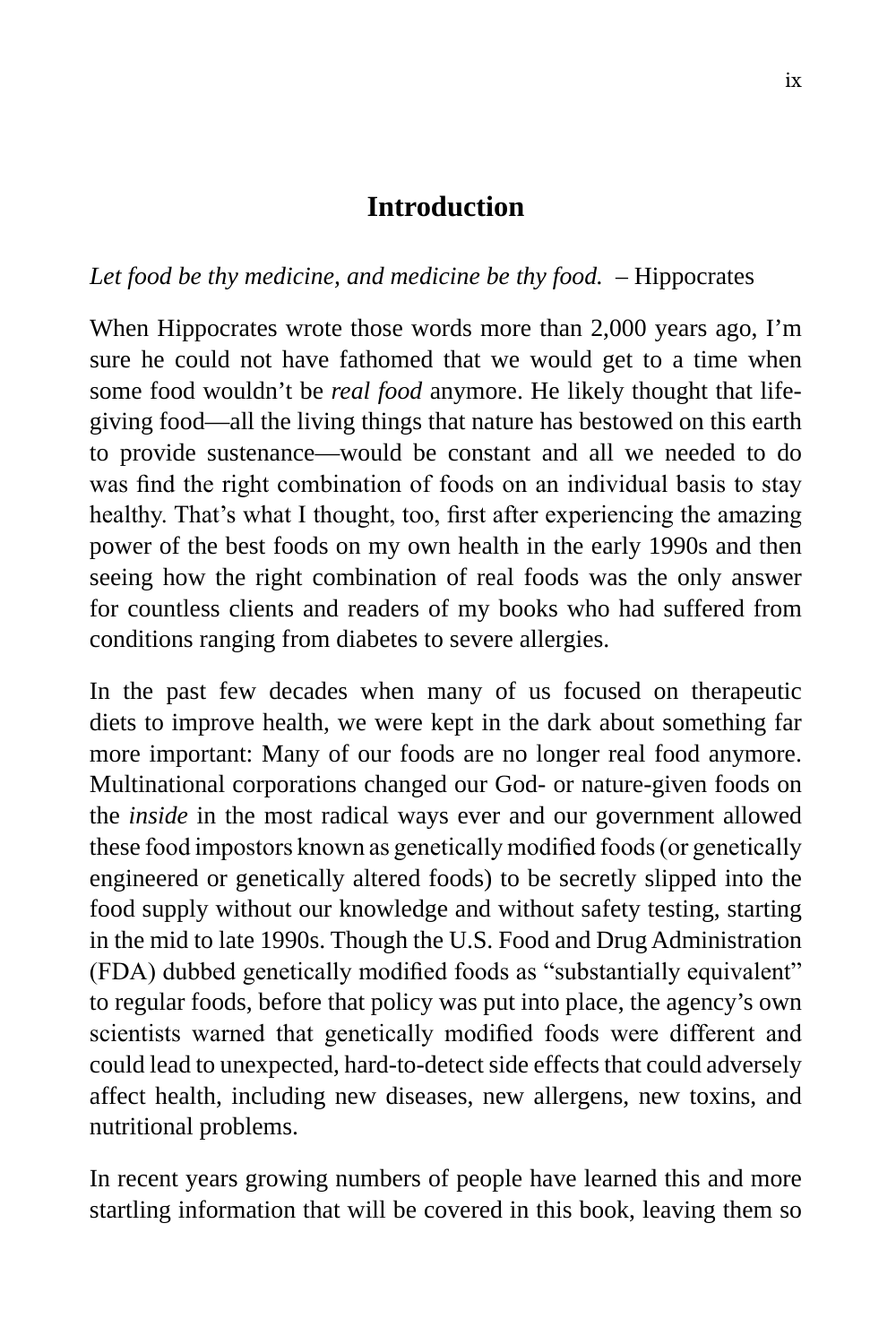concerned or so angry that many are now shopping defensively to avoid genetically modified foods. The changes in buying habits by individuals have built a collective and incredibly fast-growing food movement, which is changing business as usual in the food industry.

Many Americans want to learn more about genetically modified foods. Others still do not know basic facts that concern and often infuriate most who learn them. That's because the truth about genetically modified foods has been kept from the American public. It's time to shine a light on it from a consumer's point of view. That's what this book is all about.

Truth be told, I didn't originally want to write a book about genetically modified foods. I much prefer educating people about the healing power of real food. But circumstances in my journalistic and nutrition counseling work pushed me—almost forced me—to pay attention, learn much more about genetically modified food, and realize why this issue is so important for all of us to understand.

### **My Introduction into Genetically Modified Foods**

I first learned about genetically modified foods in 2000 and 2001 when I was gathering information for my book *Going Against the Grain*. I turned on the news, heard about recalls of a type of genetically modified corn called StarLink corn that wasn't supposed to have entered our food supply but did, and saw reports of some people who said they had adverse reactions, including digestive trouble, skin reactions, and even anaphylactic shock, after eating corn-containing products from Taco Bell and other sources. I was concerned—horrified, really—and knew this was something I had to include in my book! I gathered up the limited information at the time to warn people about the potential dangers of genetically modified foods, explaining that StarLink corn was one of several types of pesticide-producing corn and that research in 1996 found that forcing a gene from one organism into the DNA of another can turn a nonallergenic food into an allergy-producing food.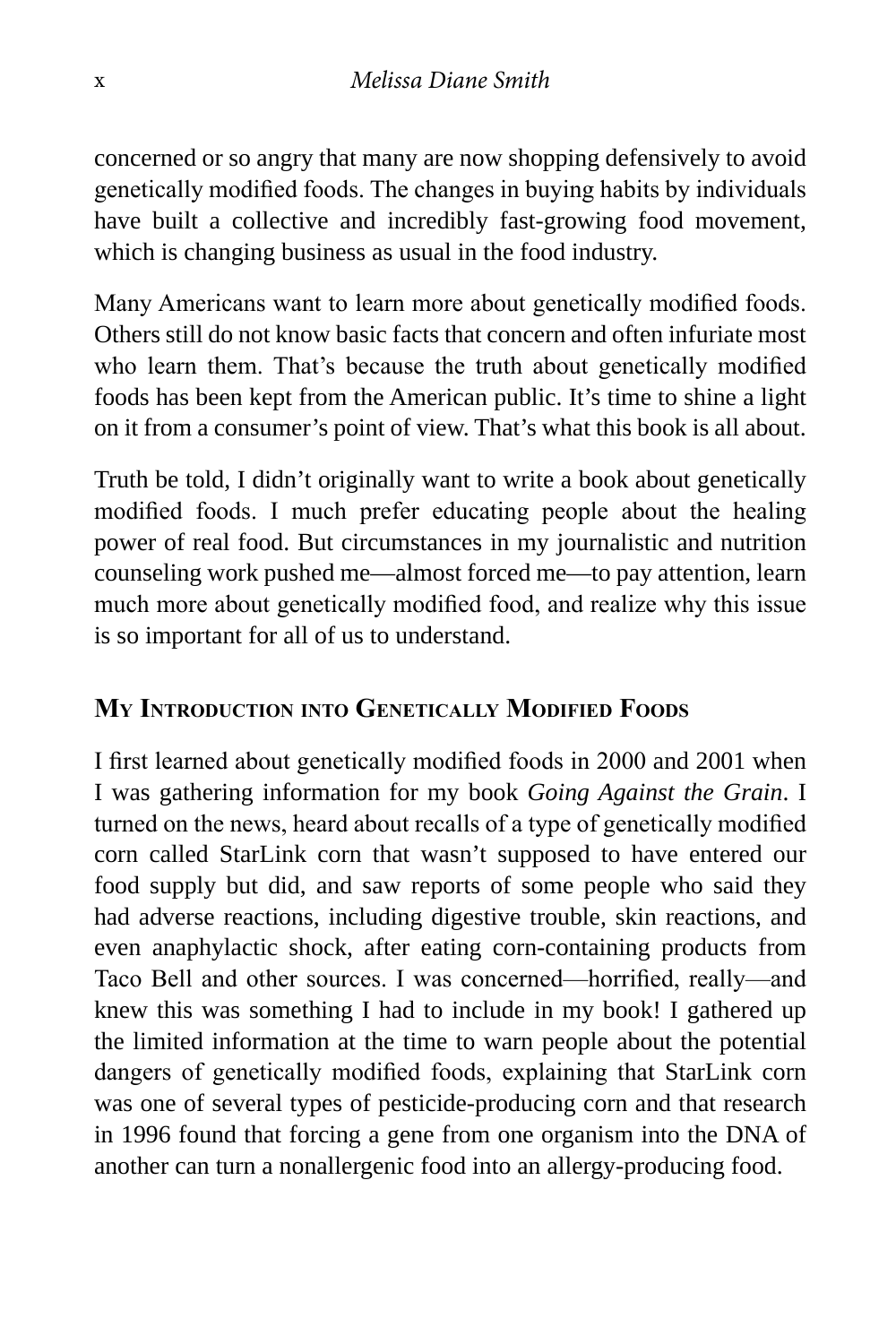#### Introduction xi

Even the fundamental principles of genetically modifying foods bugged me. Pesticide could be in every cell of a type of corn? How crazy, I thought! Man splicing and dicing genes, the blueprint for life, and playing God with the foods the Earth naturally provided? How crazy, I thought! As a nutritionist, I knew that every time man has decided to artificially and dramatically alter natural foods—whether it was to create refined flours and sugars or refined or partially hydrogenated oils—it has ended up being to the detriment of public health.

I hoped people would stay away from genetically modified corn and soy after reading *Going Against the Grain*, but that didn't happen. Other information I covered in that book, like the fact that it's not only possible but common for people to react to gluten without having celiac disease, gradually seeped into the public consciousness. A gluten-free frenzy spread through the nation, but instead of eating more vegetables in place of grains—a central tenet of my book—most people who went gluten free began eating more highly processed, commercial gluten-free products that contained corn and soy. Not surprisingly, those glutenfree eaters never seemed to feel well. As a nutritionist, I knew that processed food products were unhealthy for us in many ways, but the factor I was increasingly wondering about was whether it was because they contained ingredients that were, in rapidly increasing amounts, genetically modified.

In 2010, I wrote *Gluten Free Throughout the Year* as a quick guide to steer busy people to more vegetables and to fewer processed foods and, yes, to fewer genetically modified gluten-free foods as well, even though I barely mentioned it. I also started delving into newer research on genetically modified (GM) foods to understand the topic better.

The more I pieced together new evidence starting to come out with basic information that had been kept from us about GM foods, the more disturbed I became. By that point, GM foods had infiltrated our food supply and were found in an estimated three-quarters of the foods sold in supermarkets, yet animal research (the only research available) linked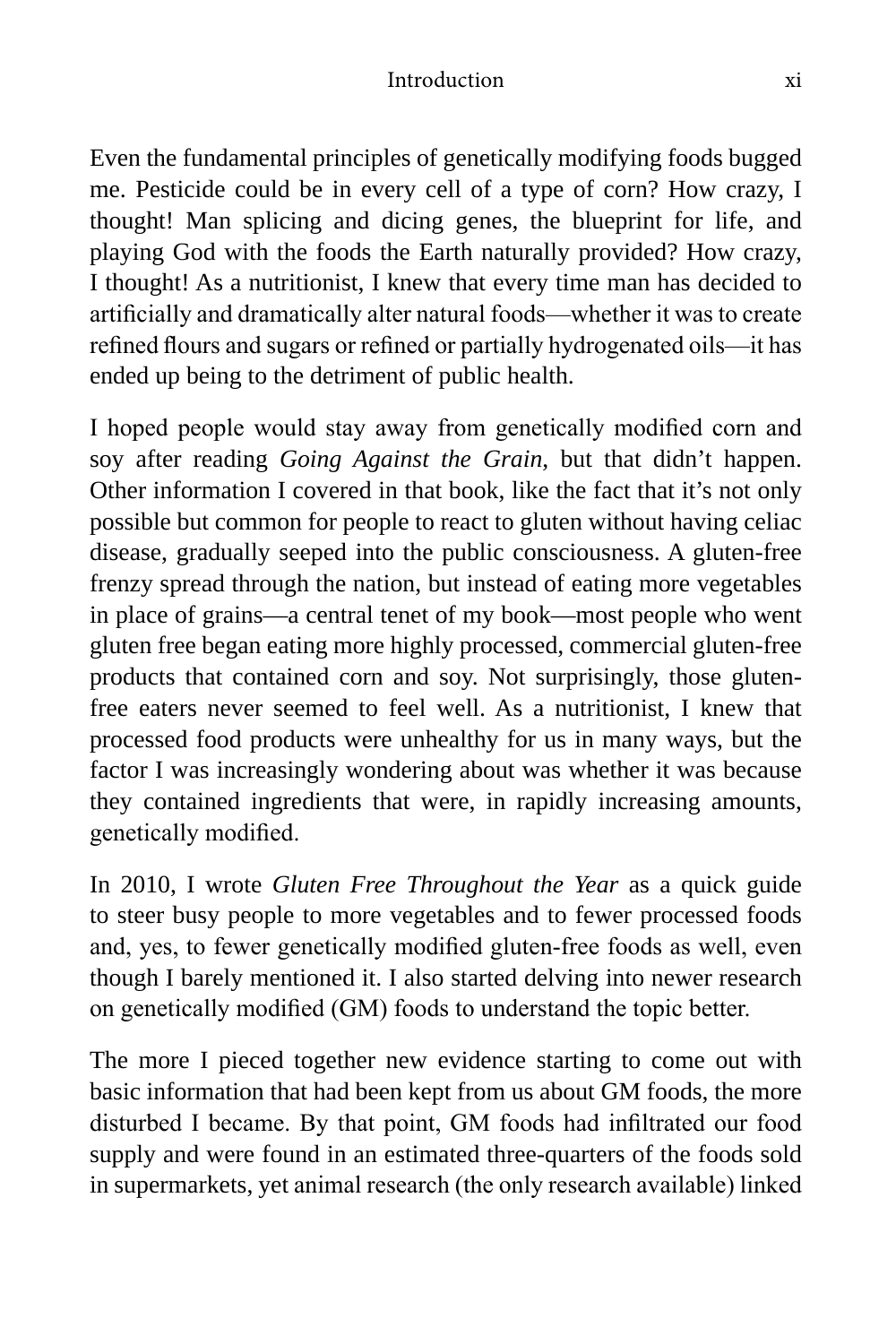GM foods to immune system problems, gastrointestinal problems, infertility, accelerated aging, and more.

I was beginning to wonder when I counseled clients whether their symptoms and illnesses stemmed from an overly high-carbohydrate diet, a reaction to gluten or another food, or because of genetically modified foods. It was becoming impossible to tease out all of the variables. Right about then, I began providing nutritional coaching to Marcia, a client who had a huge impact on my thought processes.

## **Marcia's Story**

When Marcia, a 50-year-old graphic artist, began a nutrition coaching program with me in late 2010, she had numerous health problems, including multiple food and environmental allergies, and several heartdisease risk factors, including excess weight, high triglycerides, and low high-density lipoprotein (HDL) cholesterol (the "good" cholesterol). She also had been diagnosed in 1990 with a systemic immune condition known as Eosinophilia Myalgia Syndrome (EMS), which doctors thought she developed after taking a tainted batch of tryptophan supplements.

Marcia had already been following a gluten-free diet for eight years before she came to see me, in large part because she had read my previous book and felt better avoiding gluten. I advised a number of dietary changes to address her other food intolerances.

I knew that laboratory created genetically modified organisms (GMOs) were implicated in allergies and that the tryptophan linked to EMS had been produced using genetically modified bacteria,<sup>1</sup> so I recommended that she avoid all direct sources of GMOs in her diet to see if it made a difference. She was already avoiding wheat-based convenience foods that harbor hidden GMOs. So in her case, cutting out GMOs meant avoiding the soy-based edamame she had been eating because she thought it was "healthy," the aspartame-containing diet soda she often drank, and the corn-based ingredients that were hiding in her favorite gluten-free baked goods. I advised her to include more fresh vegetables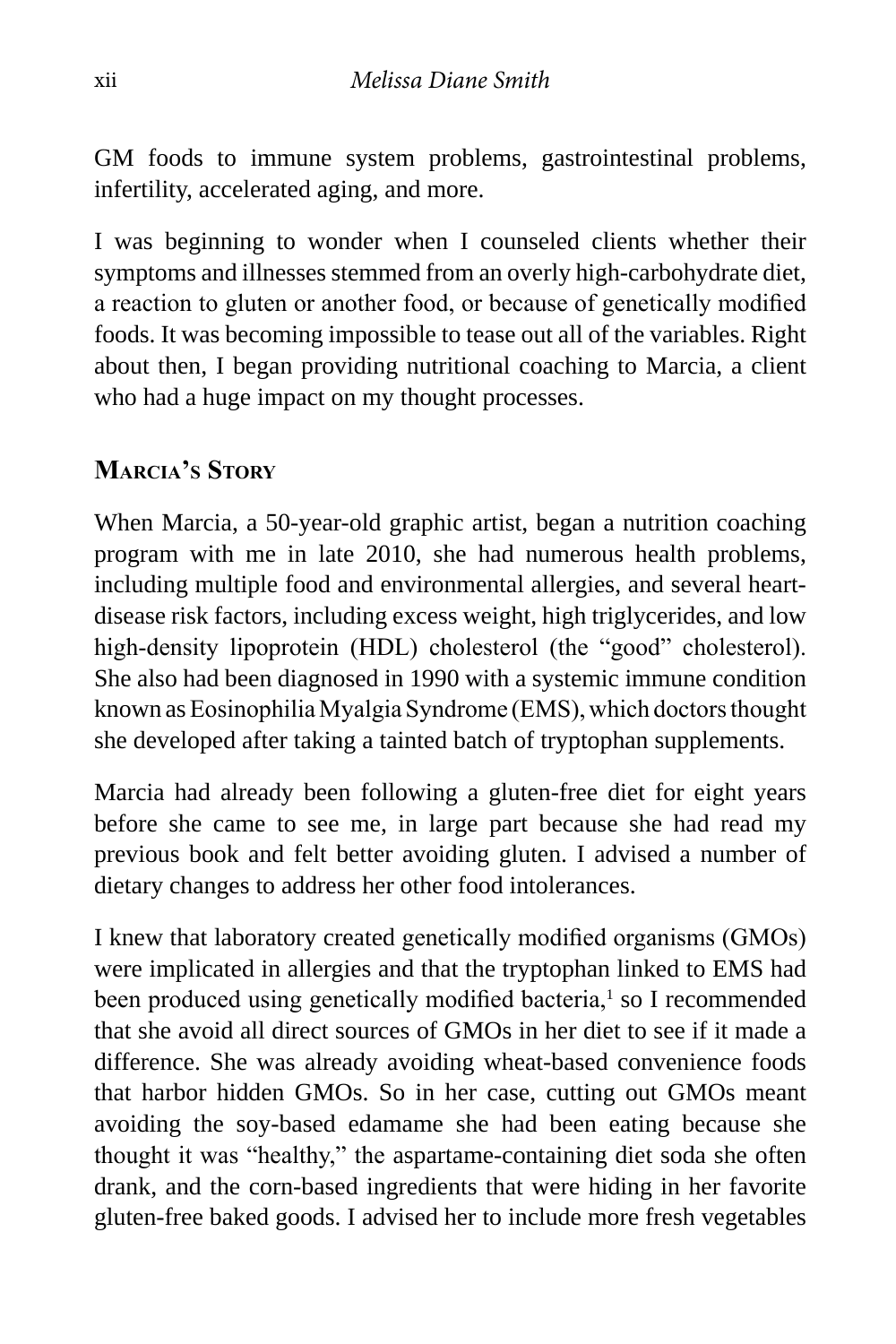(almost all of which aren't genetically modified) in her diet instead. I'm happy to say that it didn't take long for Marcia to see positive changes. Over several months, she and I were amazed at how avoiding genetically modified foods improved her health across the board.

What did avoiding GMOs do for Marcia's health? Consider these results:

- Within roughly a year, her seasonal allergies mostly disappeared.
- Working with her allergist, Marcia was able to stop all her allergy medications except for one she uses occasionally.
- Her body-wide inflammation subsided, her joints felt better, and her asthma symptoms improved so much that her lung function tests reached 98 percent—the highest they had ever been. (Now they're even higher at 105!)
- She lost 75 pounds and all of her heart-disease risk factors normalized.
- Just a few months after steering clear of GMOs, Marcia's immune cell counts (regularly tested to monitor her EMS condition) reached normal levels for the first time in almost 20 years! They have been consistent and normal ever since.
- In the first year of removing GM foods from her diet, Marcia cut her healthcare expenses by 50 percent and her dental expenses by 75 percent. She also saved \$7,000 in medical expenses.

"Eliminating the GMOs has made the most impact for me," says Marcia. "The results have been amazing." Yes, I agree: the results were truly amazing!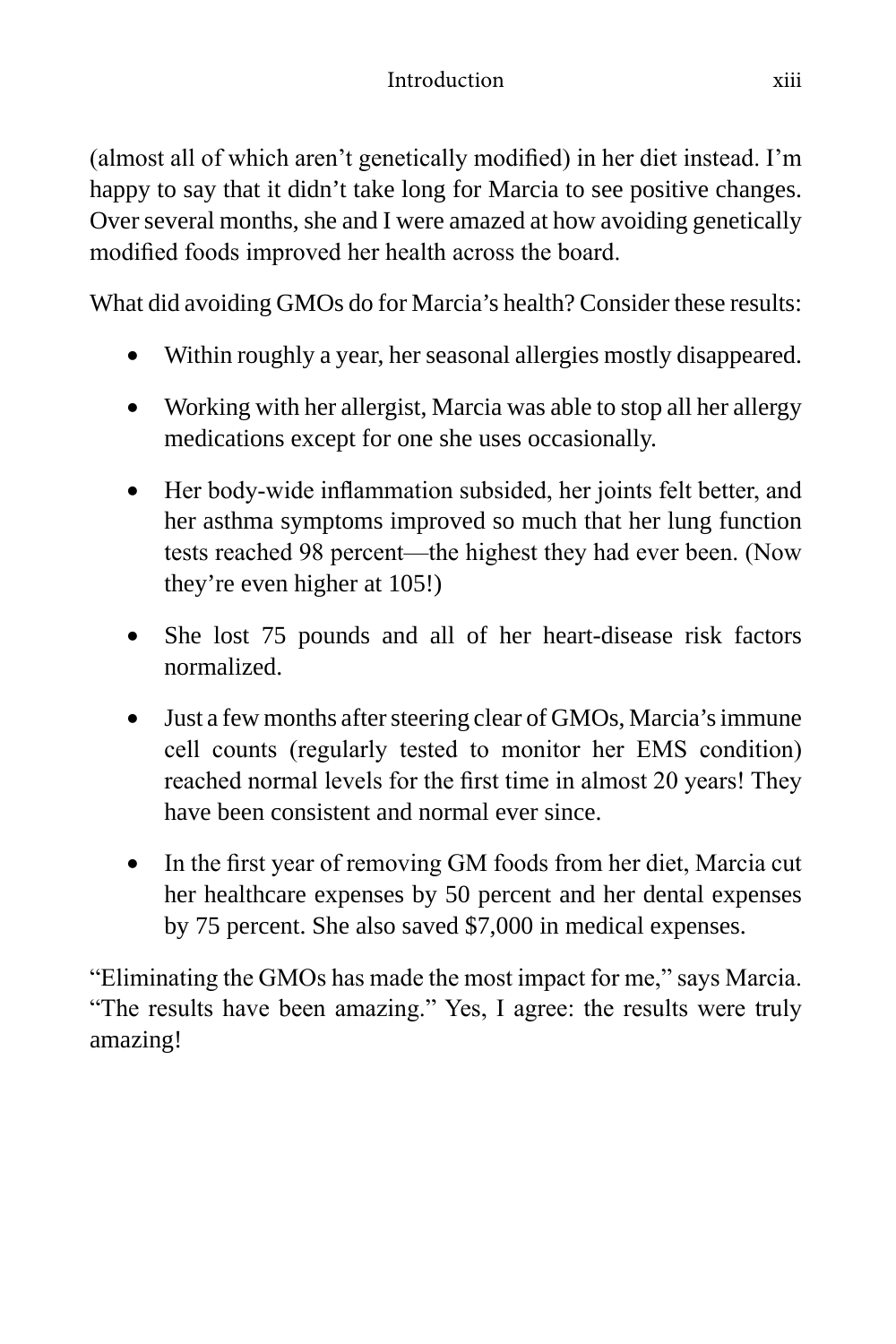# **How My Thinking and The Non-GMO Movement Evolved**

Marcia's experience had me wondering whether *any* therapeutic diet could resolve people's health problems or keep them healthy if they were having reactions like Marcia did to even a few genetically modified foods. I wished food was still good, old-fashioned *food* so I could just focus on therapeutic diets. But I had to face the fact that that was no longer the case. Genetically modified food had become the food issue of our time.

I needed to understand the topic far better, so I delved into learning everything I could about GMOs. I interviewed food safety experts; attended conferences and listened to numerous webinars, telesummits, and online conferences; and talked with farmers, sustainable food advocates, physicians, nutrition professionals, and consumers, learning the types of questions people asked over and over again. I also studied independent research—in other words, research not affiliated in any way with the biotechnology industry that develops and markets genetically modified foods.

I discovered that far more had been hidden from the American public than I realized. In a nutshell, we had never been given any upfront information about GM foods and therefore, had never had the opportunity to discuss whether or not we wanted them in our food. Instead, because of a policy the United States developed that was out of step with the majority of countries in the world, GM foods had been secretly pushed into our food supply without our knowledge, making us all uninformed participants or guinea pigs—in a massive feeding experiment.

What's more, when I sifted through the hype and really studied the evidence, there was no good reason for consumers to eat them. I firmly believe that the genetic engineering of our foods would never have gone so far if the public had been given straight information from the start, including warnings issued by the FDA's own scientists and other people and organizations.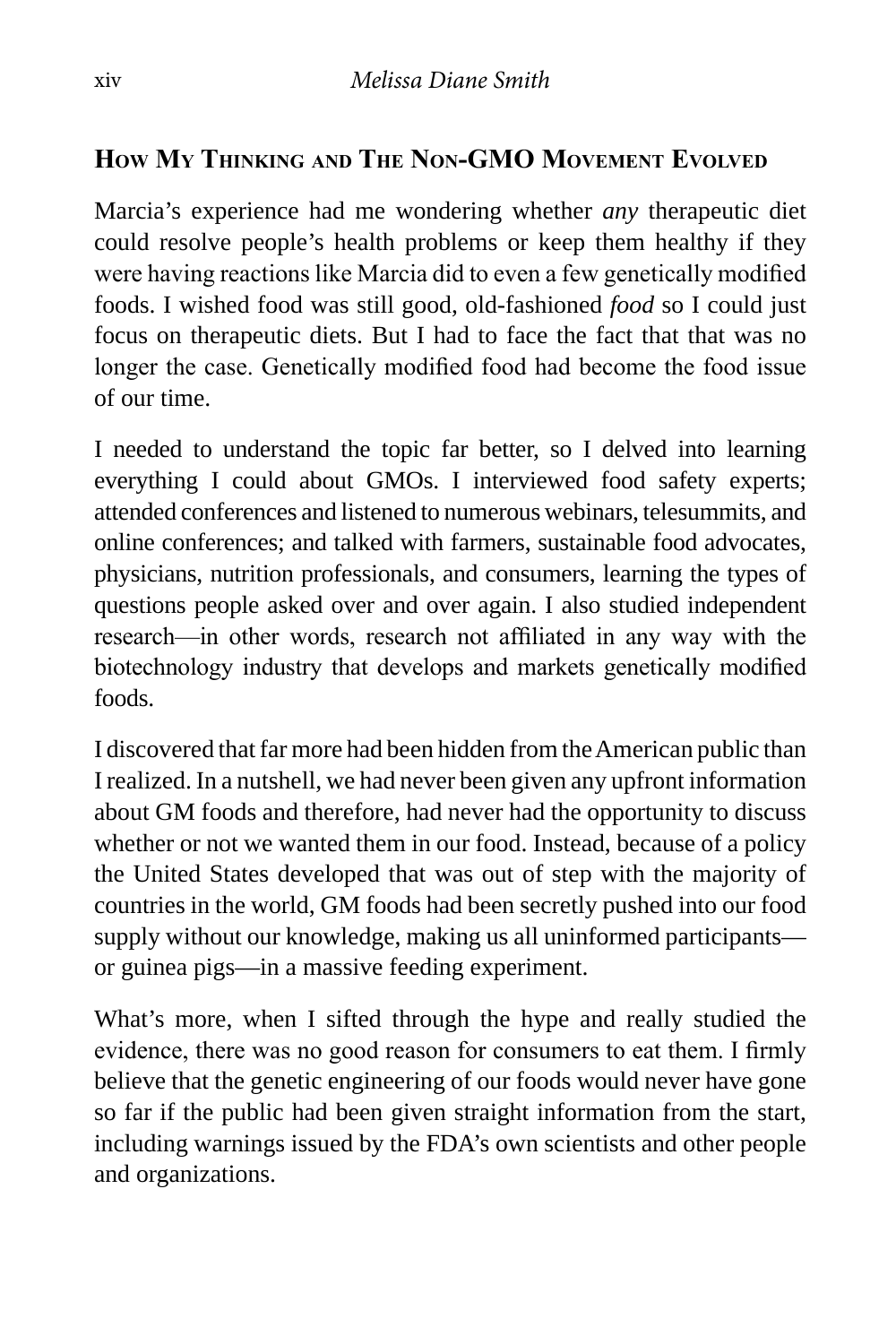As a nutritionist, health journalist, and concerned citizen, I couldn't really sit on this information. I began writing about the topic on my blog and speaking about it in my community.

From 2011 to 2013, I was researching, interviewing, studying non-GMO foods on the market, writing, speaking, and counseling new clients, wrapping my mind around every aspect of the GMO issue. As I was getting up to speed on information about GM foods, more Americans were learning bits and pieces of information from friends or social media, not liking what they learned, and becoming increasingly upset as new GM foods were green-lighted into the food system despite widespread public disapproval.

Though many Americans still knew nothing about this fundamental change in their food, those who were aware of the situation were getting fed up with genetically modified foods literally being shoved down their throats without their knowledge or consent. They began taking their power back by learning where GMOs are hidden and not buying foods that contained them. In the last year especially, food companies have been taking notice of this fast-growing non-GMO movement and responding, making major business changes based on growing consumer demand. As a journalist, I saw this as a big story, but I also thought that it wasn't being covered in a way that Americans needed to hear or could understand.

When counseling clients, I saw that those who were attempting to eliminate GMOs from their diets were making nutritional mistakes, either by eating hidden sources of genetically modified foods without realizing it or eating non-GMO "junk food" that set them up for other health problems. I have counseled people on many types of diets, and no matter what diet someone eats, there's one constant: most individuals are getting large amounts of GMOs from grain- and sugar-based processed convenience foods they're eating. The easiest way to teach people to automatically cut the top GMOs out of their diets in a healthy way is to have them ditch processed foods and substitute more fresh vegetables and fruits, which generally aren't genetically modified. To go against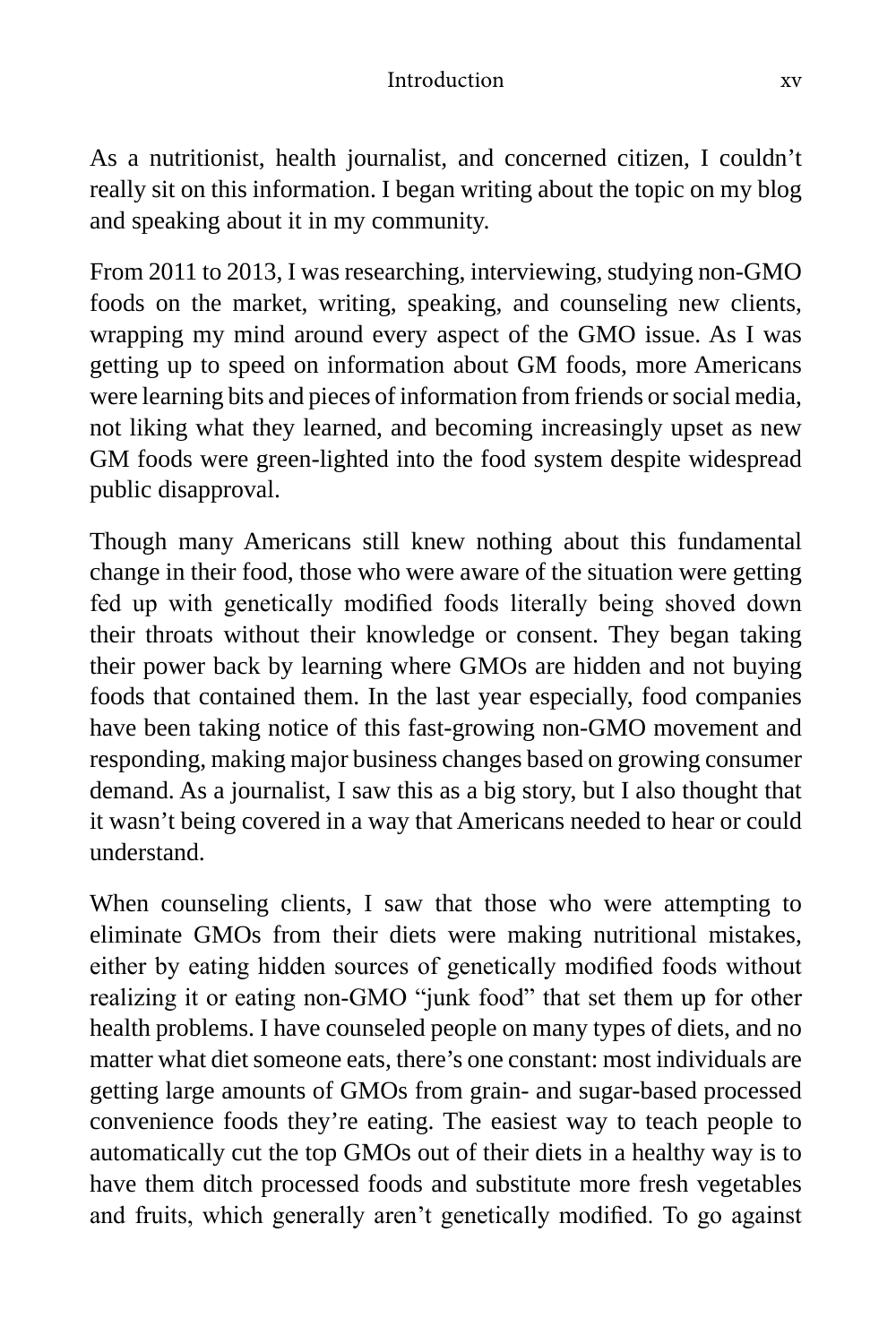GMOs, individuals have to go against the grain of what most people in the United States are eating. That subject is my specialty.

### **A New Kind of Going Against the Grain**

As you read this book, keep in mind that eating non-GMO and organic foods isn't a radical new diet. It isn't about people being "fussy" about their food. It simply means eating food the way nature intended.

Twenty years ago all our food was non-GMO—produced without laboratory created genetically modified organisms. Seventy-five years ago, all our food was organic—in other words, produced without synthetic fertilizers and pesticides. There's a meme circulating on the Internet, which in a few simple words summarizes this point. It says: Try organic food … or as your grandparents called it, *"Food."*

When it comes to easily being able to eat organic, non-GMO food, I'm well aware that the system is stacked against us, and it's particularly stacked against the poor. Government subsidies—in other words, our taxpayer dollars—go to support "farmers," mainly large corporations that produce foods like wheat, corn and soy on a massive scale that we don't need. Then various forms of those ingredients are added to processed foods and used to unhealthfully fatten up animals. Vegetable and fruit growers, and organic food growers, which we desperately need, are offered little or no financial support.<sup>2 3</sup> It's a messed-up, unhealthy food system.

That means it's all the more important for those of us who can eat real food to do so. If enough of us do this, it will change the system and make it possible for all of us to affordably eat real food again. I certainly never thought we'd have to fight for the right to eat real food. But that's the situation we are in now. I consider it a patriotic duty to go against GMOs and fight for a better food system.